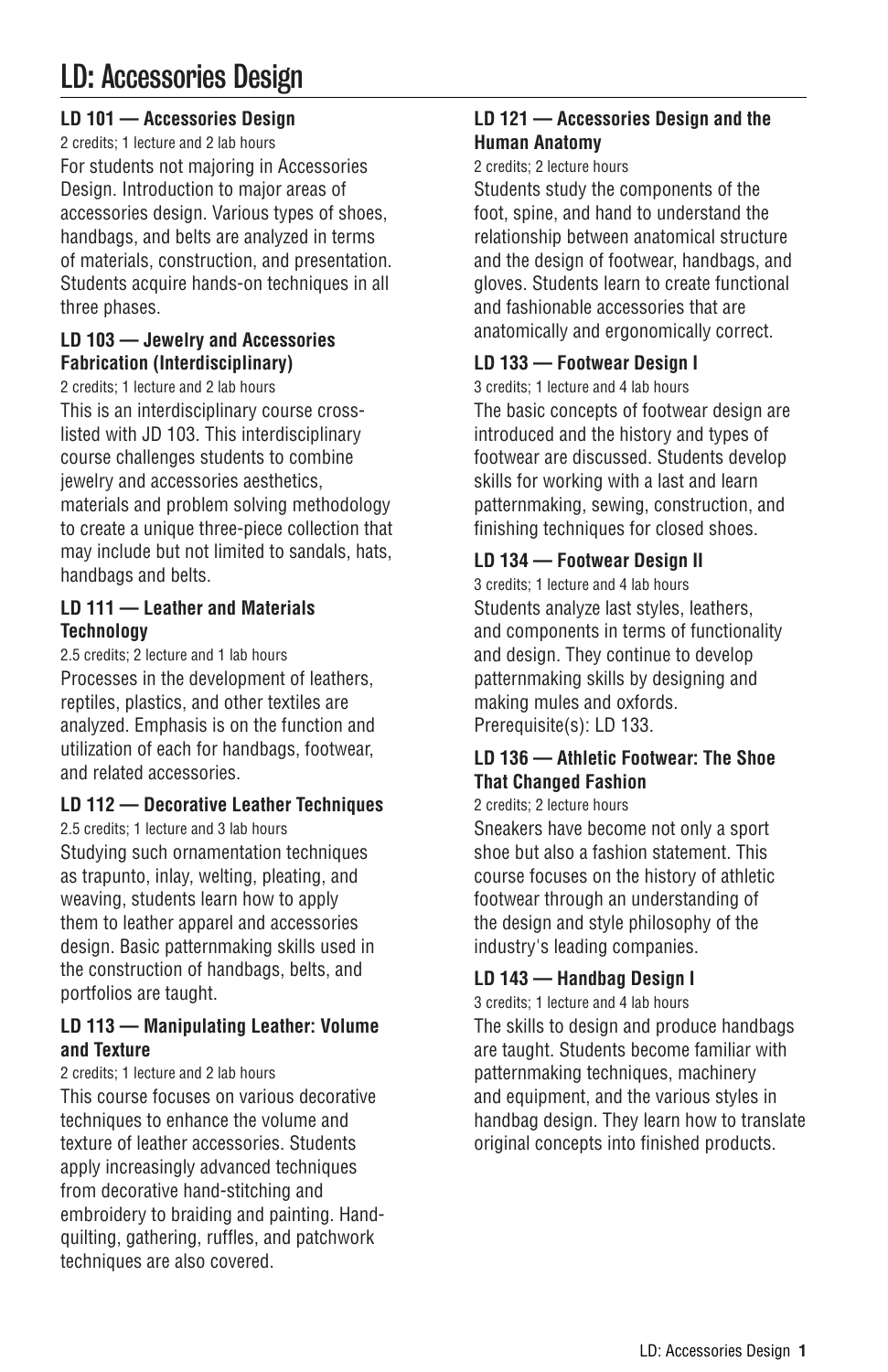# **LD 144 — Handbag Design II**

3 credits; 1 lecture and 4 lab hours Patternmaking and sample making techniques are developed further as students design and construct frame and box bags.

Prerequisite(s): LD 143.

# **LD 165 — Sketching Accessories**

2.5 credits; 1 lecture and 3 lab hours For one-year Accessories Design students. This accelerated course introduces the various areas of accessory design, including handbags, gloves, shoes, hats, and belts. Students learn to draw and render current materials and textures applicable to today's market.

#### **LD 181 — Ergonomics for Athletic Footwear**

2 credits; 2 lecture hours

This in-depth study of the ergonomic requirements of footwear for myriad athletic activities focuses on integrating the anatomy and function of the human form with sport-specific design considerations. Injuries, sport surfaces and the evolution of athletic footwear within the several elemental genres are also discussed along with latest trends in materials and manufacturing.

#### **LD 182 — Performance Materials for Athletic Footwear**

2 credits; 2 lecture hours

Students learn about the different types of performance materials used in all aspects of athletic footwear construction.

## **LD 184 — Athletic Footwear Sketching**

2.5 credits; 1 lecture and 3 lab hours Students learn to hand sketch the components of performance athletic footwear and integrate sketch development, function, and technology into the footwear design.

# **LD 185 — Athletic Footwear Drafting**

2.5 credits; 1 lecture and 3 lab hours Students draft the components of an athletic shoe using both freehand and CAD. A history of the athletic footwear industry and the integration of technology in athletic footwear are introduced. Students make a model of an outsole design.

# **LD 227 — Introduction to Line Building**

2 credits; 4 lab hours

Using a specific theme or season, students learn the principles and techniques of line building by designing and producing a collection of accessories. Emphasis is on workmanship, fabrication, and execution of desians.

Corequisite(s): LD 134 and LD 144.

# **LD 228 — Accessories CAD**

2 credits; 1 lecture and 2 lab hours This course introduces students to Adobe Illustrator, which is used as a CAD tool for designing accessories. Auxiliary software includes Adobe Photoshop.

# **LD 231 — Boot Design**

2.5 credits; 1 lecture and 3 lab hours Students design and construct three different boot types: cowboy, Chelsea, and thigh-high. Boot detailing, advanced patternmaking, grading, and lasting techniques are taught. Prerequisite(s): LD 134.

## **LD 242 — Advanced Handbag Construction**

2.5 credits; 1 lecture and 3 lab hours Using such techniques as the pillow gusset/ bottom and strip construction, students explore new handbag designs. Advanced patternmaking skills are taught. Emphasis is on detailing.

Prerequisite(s): LD 144.

# **LD 243 — Belt Design**

2.5 credits; 1 lecture and 3 lab hours The exploration of the design of the belt as a fashion and functional accessory is presented. Students acquire the skills needed to make several different kinds of belts.

Prerequisite(s): LD 111 and LD 121.

# **LD 252 — Small Leathergoods for Men**

2.5 credits; 1 lecture and 3 lab hours Learning how to design and construct a variety of small leather goods, students focus on the patternmaking and samplemaking techniques required to produce a billfold, agenda, and travel kit for men. Prerequisite(s): LD 143.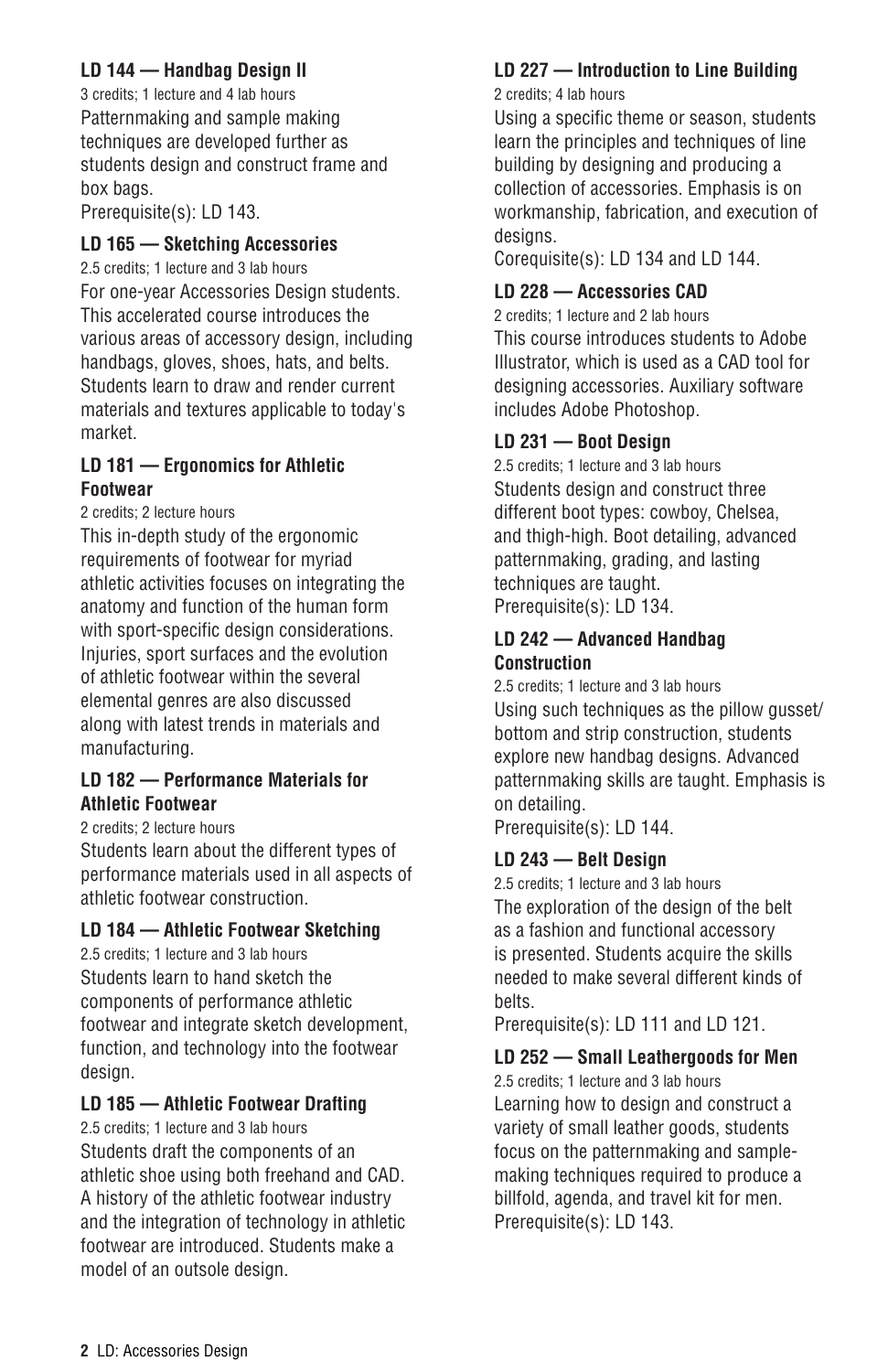#### **LD 261 — Sketching Accessories**

2.5 credits; 1 lecture and 3 lab hours Students are introduced to the concept of three-dimensional sketching and how it relates to accessories design. Concentrating on design detail, they learn to sketch the basic shapes in footwear, handbags, personal leather goods, and belts.

#### **LD 262 — Technical Drawing for Accessories**

#### 2 credits; 4 lab hours

Students learn black line graph techniques and develop specification sheets suitable for industry. Students sketch original and existing accessories designs, draw major core silhouettes of shoe lasts, and develop templates.

#### **LD 263 — Rendering for Accessories**

2.5 credits; 1 lecture and 3 lab hours Students learn to design accessories such as handbags, shoes, belts, hats, and gloves. They draw and render materials and textures appropriate for today's accessories market. Students become familiar with current trends and utilize research for sources of inspiration. Prerequisite(s): LD 262.

#### **LD 293 — Developing a Successful Portfolio**

3 credits; 2 lecture and 2 lab hours Working with industry design critics, students learn the fundamentals of assembling a professional portfolio for employment in the accessories industry. Using Adobe Photoshop and Adobe Illustrator, they explore marker rendering, theme pages, and print work. Areas of specialization are showcased. Prerequisite(s): LD 111, LD 121, and LD 165.

## **LD 299 — Independent Study in Accessories Design**

1-3 credit

Prerequisite(s): a minimum 3.5 GPA and approval of instructor, chairperson, and dean for Art and Design.

## **LD 331 — Athletic Footwear Design**

3 credits; 2 lecture and 2 lab hours Students learn the aspects of athletic footwear in order to design and construct original products. Emphasis is on the variety of categories including running, basketball, and tennis. Prerequisite(s): LD 134.

## **LD 332 — Theatrical and Character Footwear**

3 credits; 2 lecture and 2 lab hours Students design period shoes for the theater by learning about the history of footwear, design, and construction. Prerequisite(s): LD 134.

# **LD 333 — Nontraditional Footwear Design**

2.5 credits; 1 lecture and 3 lab hours Students design and execute experimental and nontraditional footwear based upon their prior patternmaking and construction knowledge. Discussion of innovative design ideas is emphasized, as well as the use of unconventional materials and methods to create new concepts in footwear design. Prerequisite(s): LD 134.

#### **LD 341 — Unconventional Handbag Techniques**

2.5 credits; 1 lecture and 3 lab hours Innovative, nontraditional handbags are designed and constructed using a variety of classic patternmaking styles. Emphasis is on use of unconventional materials and methods to create new concepts in handbag design.

Prerequisite(s): LD 144.

## **LD 342 — Zippered Handbags Design**

2.5 credits; 1 lecture and 3 lab hours Students expand their handbag patternmaking and construction skills by incorporating hardware such as zippers into more contemporary and functional designs. Emphasis is on new sewing and assembly techniques.

Prerequisite(s): LD 143.